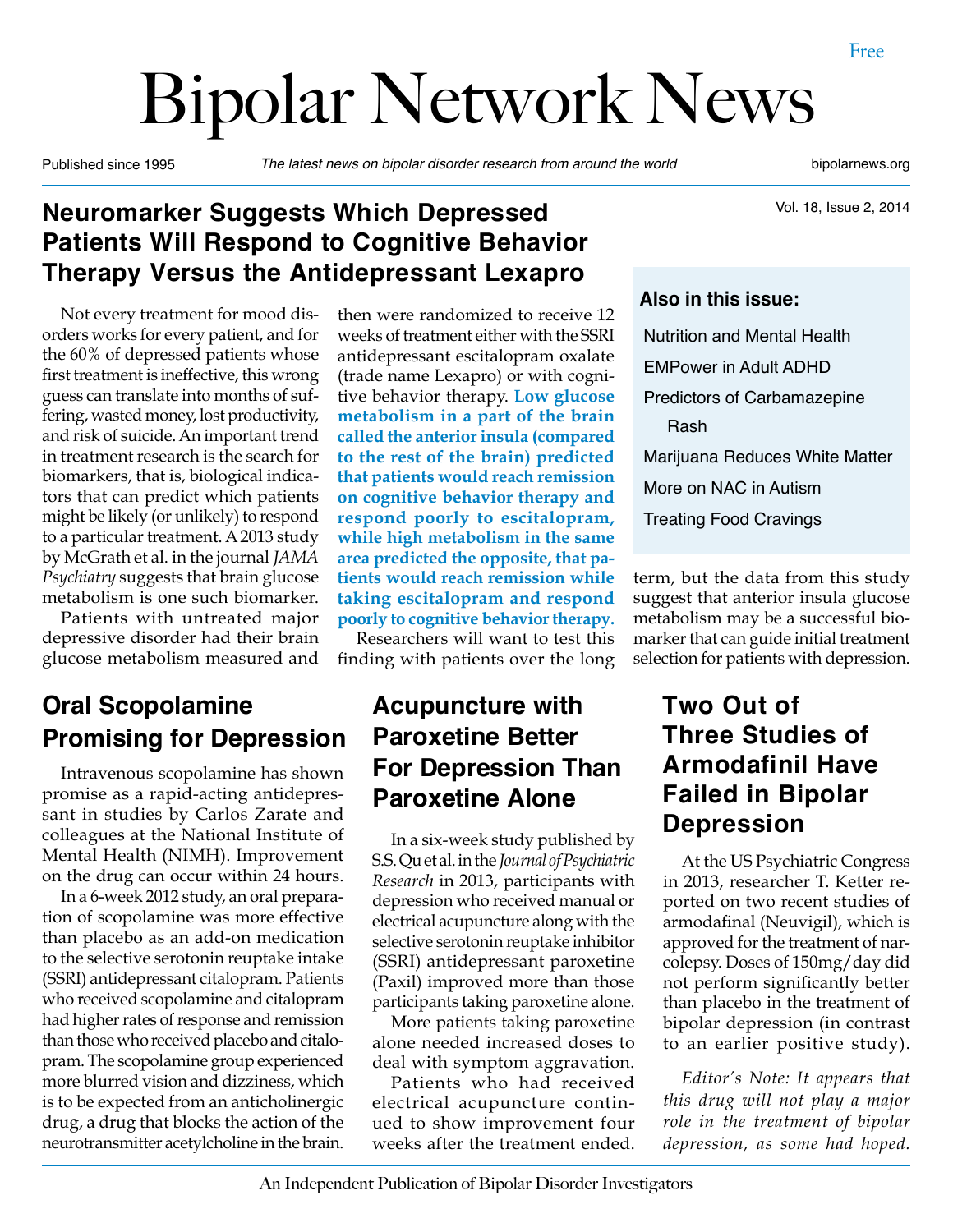#### **Possible Heart Failure Risk with Pramipexole**

We've written before about the drug pramipexole, which is typically used to treat Parkinson's disease and restless legs, but can also improve depressed mood and cognition in those with bipolar disorder. The Federal Drug Administration (FDA) published a warning in 2012 that the drug may increase risk of heart failure, though more research is needed to confirm this link. In a review of existing studies, the FDA found that heart failure occurred more often in participants taking pramipexole than those taking placebo, but the finding did not reach statistical significance.

#### Bipolar Network News

**Editor-in-Chief**: Robert M. Post, MD **Managing Editor**: Moira McCauley

The *BNN* is published four times a year by investigators working with patients with bipolar disorder to better understand the long-term course of illness. The newsletter is available free of charge to all who request it.

Although the editors of the *BNN* have made every effort to report accurate information, much of the work detailed here is in abstract or pre-publication form, and therefore cannot be taken as verified data. The *BNN* can thus assume no liability for errors of fact or omission, or lack of balance. Patients should consult with their physicians, and physicians with the published literature, before making any treatment decisions based on information given in this issue or in any issue of the *BNN*.

As per recent journal disclosure requirements, Dr. Post has consulted to or spoken for Abbott, Astra Zeneca, Bristol-Myers Squibb, Glaxo-SmithKline, Jansen, and Pfizer.

The opinions expressed in the BNN are solely those of the editors, and do not represent the views of any scientific entity or foundation.

Send any comments or suggestions to: mccauleybcn@gmail.com

**BNN** 5415 W. Cedar Lane Suite 201B Bethesda, MD 20814

To subscribe or unsubscribe, see our website or email us at:

**info@bipolarnews.org**.

Note that we do not accept requests to subscribe friends or family members. Please have them contact us directly.

bipolarnews.org

#### **Low Omega-3 Fatty Acids Associated with Poor Cognitive Performance in Children**

Omega-3 fatty acids (especially the type known as DHA) are essential for brain development and functioning, but most people eating a modern western diet consume low amounts of these compared to omega-6 fatty acids. Omega-3s are anti-inflammatory while omega-6s are pro-inflammatory. A large UK study published by Paul Montgomery et al. in the journal *PLOS One* in 2013 reported that healthy 7 to 9-year-olds with lower levels of omega-3 long-chain polyunsaturated fatty acids in their blood (including DHA, DPA, and EPA) had lower reading ability and working memory, and also had more behavior problems.

The oils in fish are the best source of omega-3 fatty acids, and most of

### **Fatty Acids in Mood Disorders**

Cultures in which people consume more omega-3 fatty acids (which have anti-inflammatory effects) and fewer omega-6 fatty acids (which have proinflammatory effects) have a lower incidence of depression and bipolar disorder. However, the exact role that each kind of fatty acid plays in the brain and whether dietary changes can improve mood disorders is still being investigated. A 2012 study by S.J. Evans in the *Journal of Psychiatric Research* examined the complete lipid profiles of participants with bipolar disorder to collect data on these questions.

The most significant results to come from the study were that levels of the long-chain omega-6 fatty acid dihomogamma-linolenic acid (DGLA) were positively correlated with neuroticism, depression severity, and decreased functioning. Depression severity was negatively correlated with the omega-6 fatty acid linolenic acid (LA) and the omega-3 fatty acid alpha-linolenic acid (ALA), and positively correlated with the children with poor reading ability in the study fell short of the UK nutritional guideline that recommends eating two portions of fish per week.

Girls in the study had more dramatic deficits in omega-3 levels than boys. In adults, women tend to metabolize long chain polyunsaturated fatty acids more easily than men, but this difference is driven by hormones, and because the girls in the study had not yet reached child-bearing age, they did not reflect this benefit.

Omega-3 deficits in children have been connected with attention deficit hyperactivity disorder (ADHD), and supplementation with extra omega-3 fatty acids in the diet has led to improvements in ADHD.

fatty acid desaturase 2 (FADS2), an enzyme that converts LA to the omega-6 fatty acid gamma-linolenic acid GLA.

**The data suggest that particular omega-6 fatty acids and the enzymes that lead to their production may be used as biomarkers that can indicate depression.**

*Editor's Note: Levels of specific omega-6 fatty acids and their related enzymes were found to correlate with depression severity in this study. Since omega-6 fatty acids are pro-inflammatory, diets higher in omega-6 fatty acids are associated with more cardiovascular problems, and a 2012 article by Chang et al. in the* Journal of Psychiatric Research *reported that completed suicides in bipolar patients with cardiovascular disorders were significantly higher than in those with bipolar disorder without cardiovascular illness, it seems a healthy diet can have multiple benefits, including potentially reducing depressive burden, cardiovascular risk, and suicide risk.*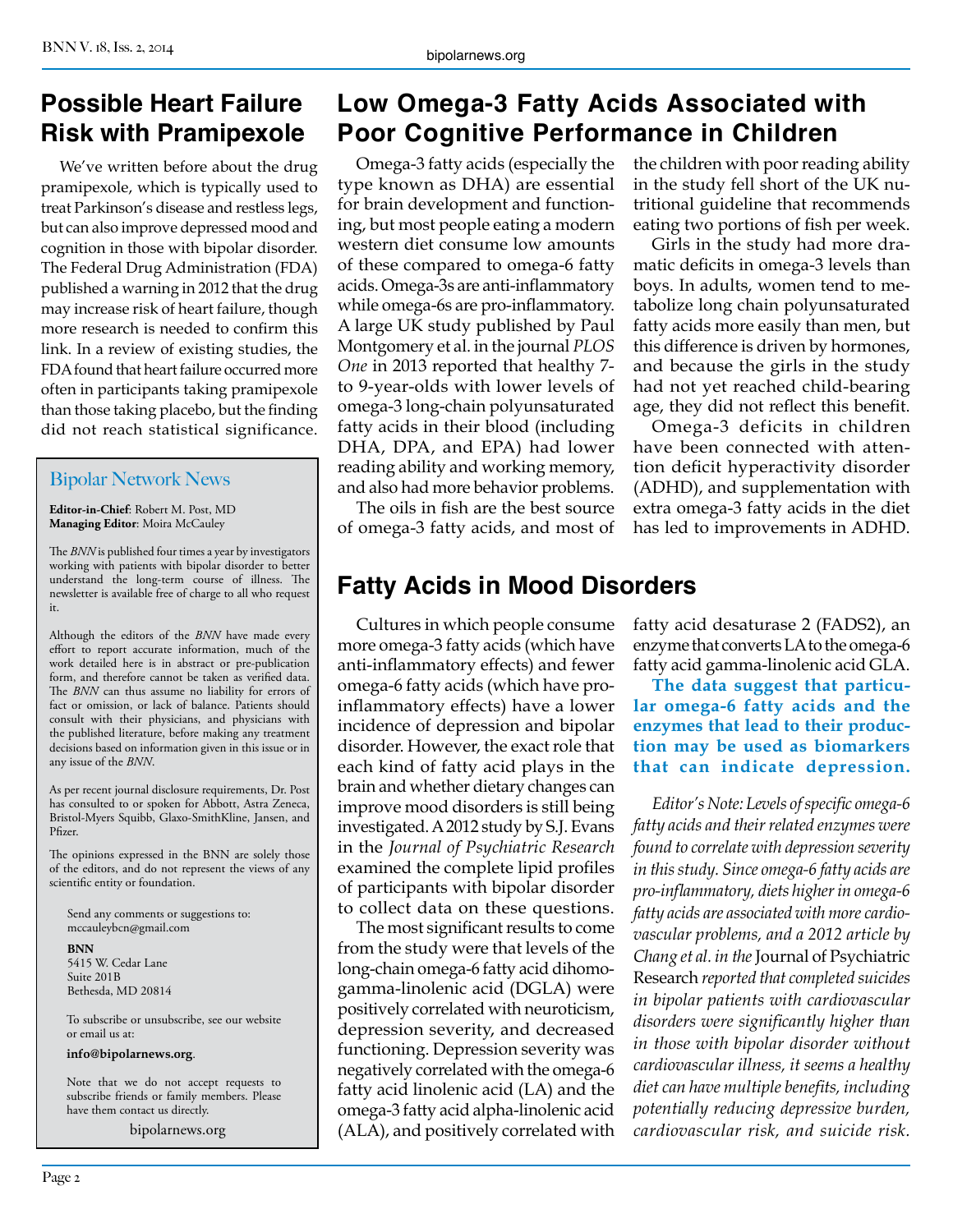#### **Medicinal Herb May Help Cognitive Dysfunction**

Many patients with bipolar disorder experience cognitive deficits that impede their recovery and that persist during times of wellness. In a doubleblind placebo-controlled study by K. N. Roy Chengappa et al. published in the *Journal of Clinical Psychiatry* in 2013, **the herb Withania somnifera (WSE, commonly called ashwagandha and sold under the name Sensoril) was significantly better than placebo at improving patients' performance on three different cognitive tasks**.

In the eight-week study, 53 patients took either 500 mg of WSE or placebo in addition to their regular medications.

The herb, which has traditionally been used in Ayurvedic medicine in India as an aid to resisting stress and

disease, improved performance on digit span backwards (a test of shortterm memory in which the subject must repeat a sequence of numbers backwards), Flanker neutral (a test of response time in which a subject must repress their instinct to give an incorrect response), and the Penn Emotional Acuity Test (which requires subjects to correctly identify facial emotions depicted in photographs).

Mood and anxiety levels were not different for the group taking WSE and the group taking placebo.

The researchers hope to continue their investigation of WSE with larger and longer-term studies that will explore the effects of different doses of WSE.

#### **Caffeine Improves Long-term Recognition Memory**

In a 2014 study published by Michael A. Yassa et al. in the journal *Nature Neuroscience*, a 200mg caffeine pill (about the equivalent of a strong cup of coffee) improved long-term recognition memory. One hundred sixty participants who were not regular coffee drinkers were shown a series of 200 pictures, and 24 hours later they were given a surprise test. **Compared to participants who received a placebo, those participants who received 200mg of caffeine were better able to discriminate which pictures they had seen before and which ones were new.** Participants who received 100mg of caffeine did not show

this effect, while those who received 300mg showed the same improvement in memory but also experienced side effects such as headache and nausea.

As long as a cup of coffee does not make its drinker more anxious, it may help boost memory.

*Editor's Note: Coffee may have other benefits. In research collected by the Bipolar Collaborative Network (in which this editor is an investigator), patients who drank coffee were less likely to be overweight. Yassa also believes based on other research that caffeine is associated with a reduced risk for Alzheimer's disease and that it increases longevity.*

### **Micro-Nutrient Product Effective in Adult ADHD**

EMPowerPlus is a nutritional supplement marketed by the company Truehope as a way of correcting nutritional deficiencies that contribute to mood and anxiety disorders. In 2014 Rucklidge et al. published the first controlled study of EMPowerPlus in the *British Journal of Psychiatry* showing that the supplement was more effective than placebo in adults with untreated ADHD.

EMPowerplus contains 36 ingredients, including 14 vitamins, 16 minerals, 3 amino acids, and 3 antioxidants. Patients were randomized to receive either 15 EMPowerPlus pills per day or 15 placebos per day for 8 weeks, and those patients receiving the supplement were rated as more improved by the end of the study. Effect sizes were moderately robust and side effects did not differ.

*Editor's Note: Multiple uncontrolled studies have suggested the efficacy of EMPowerPlus in childhood mania and related conditions, but this is the first formal placebo-controlled study of the supplement in adults with ADHD. A study in children with ADHD is planned, but it would also be important to study this micronutrient formulation in childhood bipolar disorder, where there is some anecdotal evidence (from Charles Popper at McLean Hospital in Boston and Mary Fristad at the Ohio State University) of excellent responses in children with highly treatment-resistant bipolar illness.*

#### **Iron Deficiency Linked to Psychiatric Disorders in Children**

Iron deficiency is the most prevalent nutritional deficiency in industrialized countries and can cause problems with cognitive and intellectual development. New research published in the journal *BMC Psychiatry* shows that it has psychiatric ramifications as well. Children

and adolescents with iron deficiency anemia are at greater risk for psychiatric disorders, including depression, bipolar disorder, anxiety, and autism.

Iron supplementation should be implemented in children with iron deficiency anemia in order to prevent any possible psychiatric repercussions, and similarly, psychiatrists should check iron levels in young patients with psychiatric disorders.

Iron provides myelin for white matter in the brain and plays a role in the function of neurotransmitters.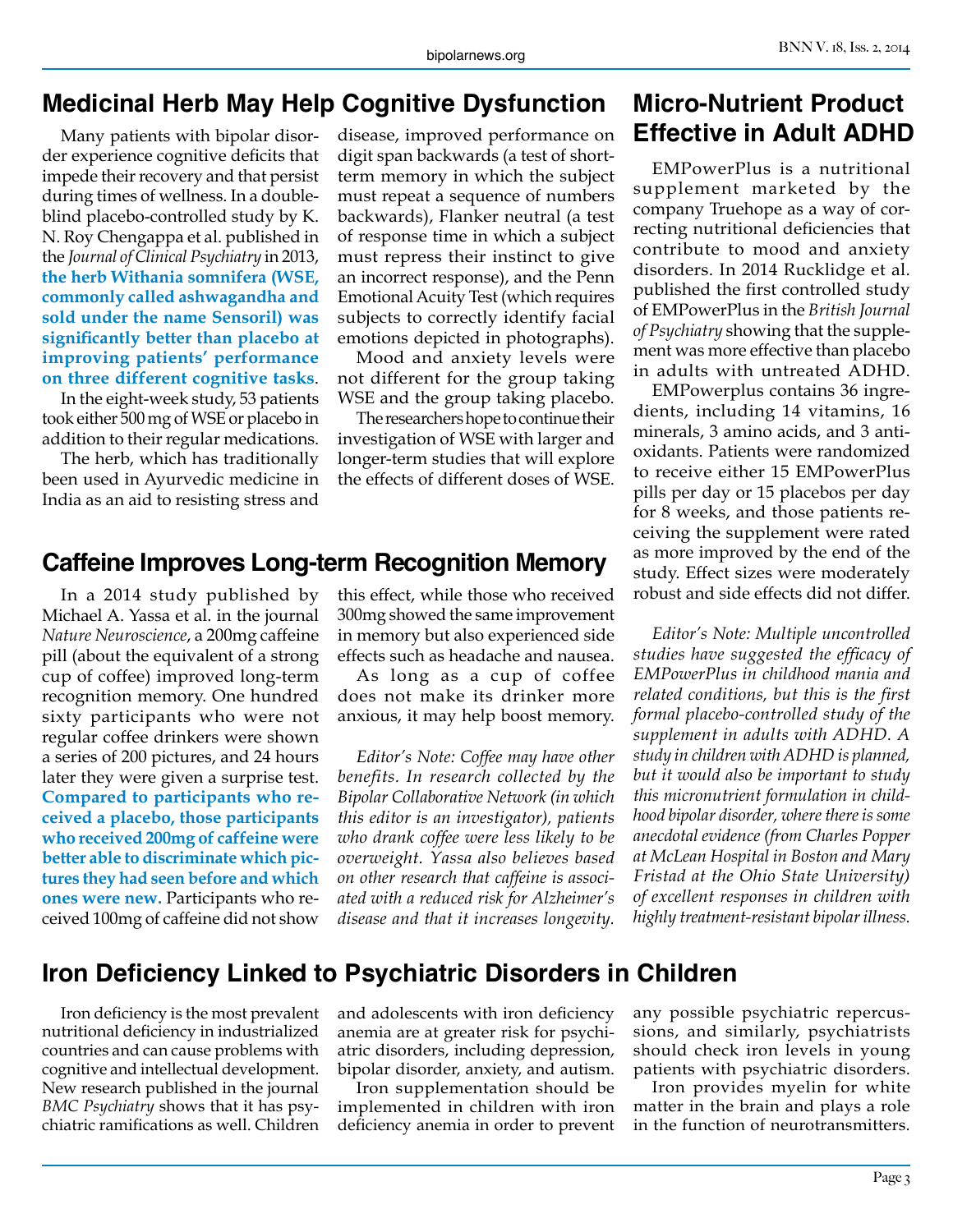## **Diabetes Drug Metformin May Impair Cognition, But Vitamin B12 May Help**

**Metformin, one of the most popular drugs to treat type 2 diabetes, interferes with uptake of vitamin B12, which can in turn lead to some neuronal dysfunction resulting in cognitive dysfunction**. Several studies have sought to clarify this link, which may affect up to 30% of patients taking the drug.

Most recently, an Australian analysis of 1354 aging patients found that those with type 2 diabetes performed less well on tests of cognitive abilities, and those diabetic patients with low vitamin B12 levels (below 250 pmol/L) scored lower than those diabetic patients with adequate levels.

Because of the malabsorption problem caused by metformin, patients taking the drug may not be able to get enough B12 from a balanced diet alone and may need supplemental B12. Those who follow a vegetarian diet, have had bowel surgery, have certain complications with the stomach, or who take other medications that depress stomach acid may be at special risk.

Physicians should carefully monitor B12 levels in patients taking metformin, particularly those who have been taking the drug for more than 3 years or those who already suffer from some sort of cognitive impairment.

## **Lithium Lowers Risk of Suicide and Mortality**

Suicide is a serious risk for people with mood disorders. We have noted before that various studies of lithium show that the drug lowers suicide risk in people with mood disorders. A 2013 meta-analysis by Andrea Cipriani et al. in the journal *BMJ* confirms this finding. The review of 48 randomized controlled trials comparing lithium with placebo or other active drugs in the long-term treatment of mood disorders showed that lithium reduces the risk of suicide and death from any cause.

**Lithium was more effective than placebo at reducing number of suicides and deaths from any cause, and more effective than carbamazepine** 

**and anticonvulsants in general at reducing deliberate self-harm**. The authors wrote that lithium seems to reduce risk of suicide and death by more than 60% compared to placebo.

Lithium may reduce suicide risk by preventing relapse of mood disorders, but it may also have other mechanisms of action, such as decreasing aggression or impulsivity.

One thing to note about these findings is that the reduction in suicide risk also applies to those with unipolar depression, not just those with bipolar disorder. There is a case to be made that lithium treatment could be targeted specifically to reduce suicide risk.

## **Lithium Increases Parathormone, Reduces Vit D**

Lithium treatment is associated with a moderate incidence of hyperparathyroidism, usually observed as an elevated concentration of calcium in the blood in addition to elevated parathormone levels, and often associated with the development of a tumor (adenoma) of the parathyroid gland. Older patients who have been taking lithium for many years may be at increased risk for these conditions.

In a recent study by Van Melick et al. published in the *International Journal of Geriatric Psychiatry*, among 111 patients with an average age of 75 years, 24-hour calcium excretion was elevated in only 3% of the patients, but **levels of parathormone were elevated in 48%**. Duration of lithium treatment was

associated with lower vitamin 25OH D. Vitamin D is important for healthy bones and good cognitive functioning.

*Editor's Note: Lithium-induced hyperparathyroid should be investigated in those with elevated calcium levels, and if found, surgical removal of the parathyroid gland may be indicated. Low vitamin D is common in the US population. It is also particularly low in patients with mania and elderly patients on who have been on lithium for more than ten years. (Levels are below normal in 77% of these elderly individuals.) Assessment of vitamin D levels in those on long-term lithium is advisable, in addition to monitoring the thyroid, kidney function, and calcium metabolism.*

## **Lavender Oil Product Silexan May Improve Generalized Anxiety Disorder**

An oral preparation of lavender oil called Silexan decreased anxiety significantly more than placebo in a study by S. Kasper et al. published in the *International Journal of Neuropsychopharmacology* in 2014.

This randomized double-blind study of 539 patients with Generalized Anxiety Disorder compared two different doses of Silexan (160 mg and 80 mg) with a 20 mg dose of the antidepressant paroxetine and with placebo.

**Both doses of Silexan reduced anxiety significantly more than placebo did**. While paroxetine performed better than placebo, that result did not reach statistical significance.

Sixty percent of the patients who received the 160 mg dose of Silexan showed reductions of 50% in scores on the Hamilton Anxiety Scale (HAMA). In addition to its anti-anxiety effects, Silexan was associated with an antidepressant effect, improved general mental health, and improvement in health-related quality of life.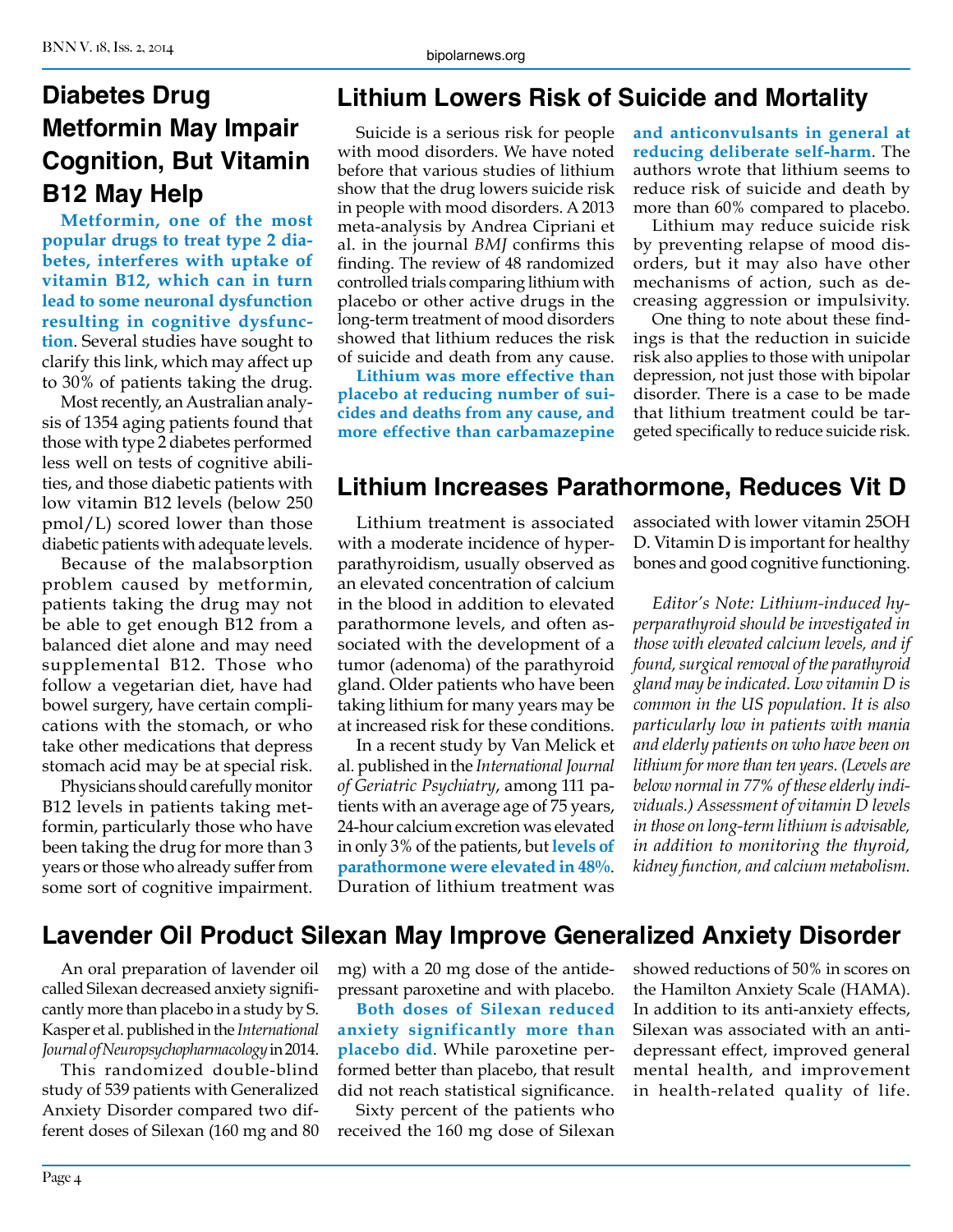#### **Marijuana Addiction Associated with White Matter Loss and Brain Changes in Healthy People and in People with Schizophrenia**

It has been established that cannabis use is associated with impairments in working memory, but researchers are still investigating how these impairments come about. A 2013 study by Matthew J. Smith et al. in the journal *Schizophrenia Bulletin* compared regular marijuana users both with and without schizophrenia with demographically similar people who did not use marijuana.

Using magnetic resonance imaging (MRI), the researchers were able to map each participant's brain structures. **Healthy people who were marijuana users showed deficits in white matter (axons of neurons that are wrapped in myelin) compared to healthy people who did not use the drug. Similarly, patients with** 

## **Combination of NAC and Risperidone Improves Irritability in Autistic Disorders**

In a 2013 study of 40 children and adolescents with autism spectrum disorders published by Ahmad Ghanizadeh and Ebrahim Moghimi-Sarani in the journal *BMC Psychiatry*, the combination of the over-thecounter nutritional supplement n-acetylcysteine (NAC) and the atypical antipsychotic risperidone alleviated irritability more than the combination of placebo and risperidone. Side effects were mild. The data extend 2012 observations by A.Y. Hardan et al. in which NAC improved irritability and stereotypy (repeated behavior) in autism more than placebo did.

The two studies taken together support the effectiveness of NAC prescribed either alone or in conjunction with an atypical antipsychotic for the treatment of autism.

**schizophrenia who used marijuana regularly had less white matter than those patients with schizophrenia who did not use the drug.** There were also differences in the shapes of brain structures, including the striatum, the globus pallidus, and the thalamus, between cannabis users and non-users.

Differences in the thalamus and striatum were linked to white matter deficits and to younger age of cannabis use disorder onset.

Differences between cannabis users and non-users were more dramatic across the populations with schizophrenia than across the healthy populations.

*Editors note: Future research is needed to determine whether marijuana causes these brain changes, or whether the brain* 

#### **Bupropion Plus Naltrexone Reduces Brain Response to Food Cues**

The combination of antidepressant bupropion (Wellbutrin) and naltrexone (Revia), a drug that helps alcoholics resist the craving for alcohol, can help patients keep their weight down. Last year we summarized an article by Smith et al. in the journal *Diabetes, Obesity, and Metabolism* that showed that obese patients with diabetes treated with the combination of bupropion and naltrexone had excellent weight loss and reduction in body fat compared to those treated with either drug alone or with placebo.

A more recent study by G. J. Wang et al. published in the *International Journal of Obesity* in 2013 shows that **the combination of 360mg of bupropion sustained release and 32mg of naltrexone sustained release works by** 

*changes are a biomarker that shows a vulnerability to marijuana addiction (although the latter is less likely than the former).*

*Other data show that marijuana is associated with an increase in psychosis (with heavy use), cognitive deficits, and an earlier onset of both bipolar disorder and schizophrenia in users compared to non-users. These findings make pot begin to look like a real health hazard. With legalization of marijuana occurring in many states, ease of access will increase, possibly accompanied by more heavy use. The most consistent pharmacological effect of marijuana is to produce an amotivational syndrome, characterized by apathy or lack of interest in one's usual activities. Particularly for those already struggling with depression, pot is not as benign a substance as it is often thought to be.*

**reducing patients' response to food cues.** Forty women were shown a video of their favorite food being prepared, which stimulated parts of the brain associated with visual stimuli and other functions. Those who received the combination of naltrexone and bupropion had lessened hypothalamic response to the videos compared to those who received placebo, and also showed activity in parts of the brain associated with inhibitory control (the anterior cingulate), internal awareness (the superior frontal cortex, the insula, and the superior parietal cortex), and memory (the hippocampus).

*Editor's Note: It looks like the drug combination prompts the brain to say, "Wow, that looks good, but maybe I shouldn't take in any more calories today."*

Have you visited us online? **bipolarnews.org**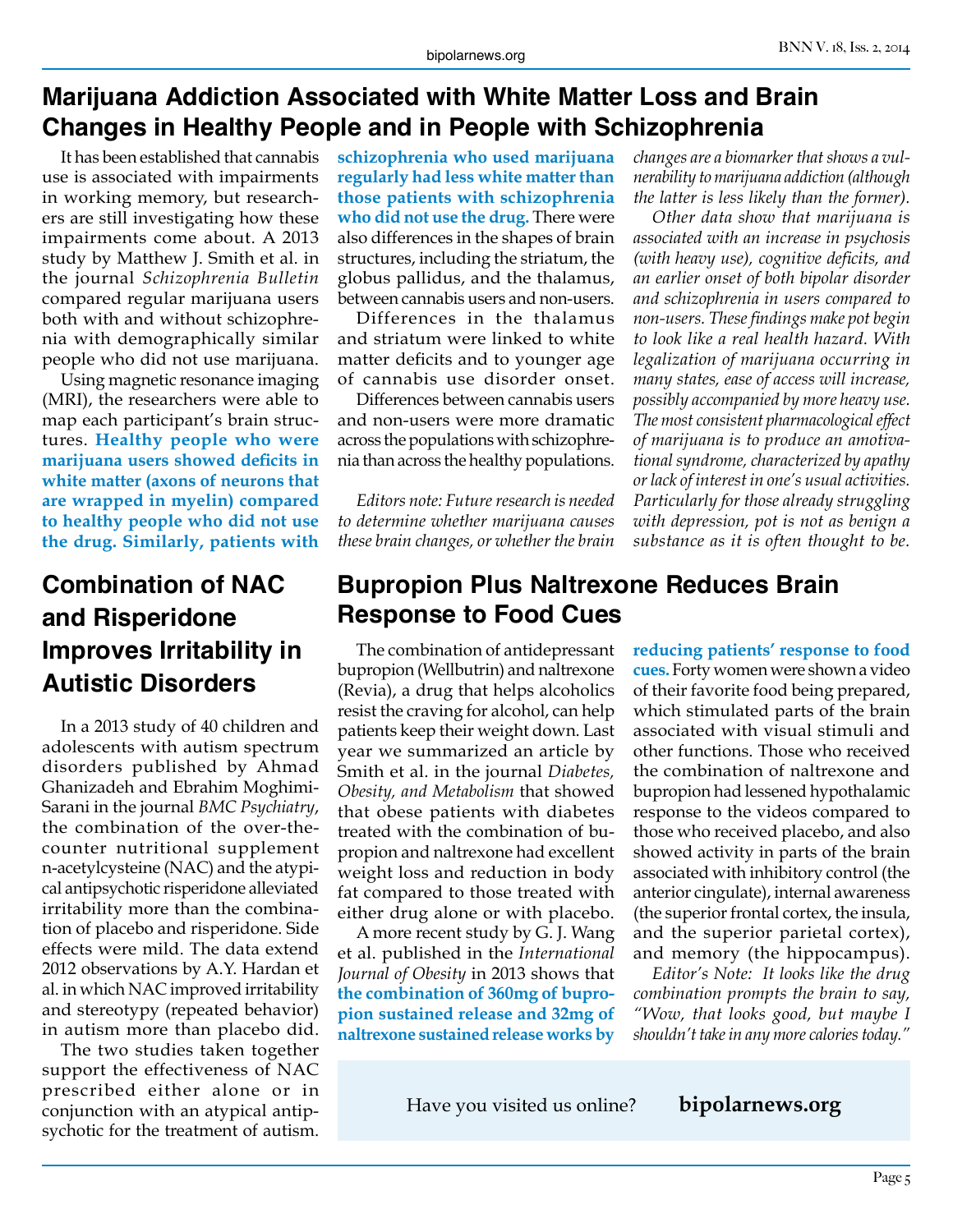#### **Genetic Test Predicts Risk of Severe Rash While Taking Carbamazepine**

Carbamazepine (also known by its trade name Tegretol or, for extended release, Equetro) is one of the most widely used drugs for the treatment of epilepsy, and is relatively underutilized in the treatment of bipolar disorder. One of the reasons is fear of a rare serious rash or other side effects.

The risk of the serious rash ranges from about one in 5,000 to one in 10,000. Loss of white blood cells that fight infection (a condition called agranulocytosis) occurs in about one in 20,000 people taking carbamwhite blood cells, red blood cells, and platelets (aplastic anemia) occurs in about one in 100,000 patients.

There is no way of predicting who will develop the blood disorders in reaction to carbamazepine use. A patient should contact their doctor and get a white blood cell count if they develop some warning signs of carbamazepine. these conditions, such as

a fever or sore throat without other explanation or signs of bleeding or red spots under the skin (called petechiae) that could indicate low platelets.

#### **Genetic Test for Risk of Rash**

A genetic test is available that can help estimate the likelihood of the serious rash among certain populations. **In those of Asian descent, particularly Han Chinese, Thai, Malaysian, and Indian populations, having a version of the gene HLA-B known as HLA-B\*1502 is highly associated with developing the rash**. (The odds ratio was 79.84 in a 2013 meta-analysis by Tangamornsuksan et al. in the journal *JAMA Dermatology*).

**In those of northern European or Japanese descent, having a version of the gene HLA-A known as HLA-A\*3101 is associated with the severe rash**. (Odds ratio for developing the most severe rash was 25.93 in a study of Europeans published by McCormack et al. in the *New England Journal of* 

> *Medicine* in 2011 and 10.8 in a study of Japanese published by Ozeki et al. in the journal *Human Molecular*

> *Genetics* in 2011). This HLA-A\*3101 gene is present in about 2 to 5% of Europeans and 9% of Japanese. A mild, nonserious rash with redness and itchiness occurs in about 5 to 10% of patients taking

azepine, while a decrease in valproate do respond to Some patients who do not respond to another anticonvulsant such as carbamazepine. Patients with bipolar depression who have had a prior history of alcoholism may also do particularly well on

> carbamazepine, and almost always goes away quickly upon stopping the drug. For patients taking carbamazepine who develop any rash, stopping the drug is the safest and most conservative thing to do. However, those who have taken the HLA test who know they do not have the risk genes and have only the benign rash might want to consider continuing to take the drug.

#### **Benefits of Carbamazepine**

There are a number of reasons why carbamazepine may be worthy of a treatment trial in patients with bipolar disorder who are not doing well on other agents. Carbamazepine works well in many patients with bipolar illness who have some of the common clinical predictors of a poor response to lithium. These include: having dysphoric (anxious, irritable) rather than euphoric mania, having an anxiety or substance disorder comorbidity, having had many prior episodes or rapid cycling (four or more episodes/year), not having distinct episodes with a period of wellness in between, having a sequential pattern of depression followed by mania followed by a well interval (D-M-I rather than M-D-I), having a schizoaffective disorder with delusions or hallucinations that persist after a manic or depressive episode has ended, and having no family history of mood disorders (especially bipolar disorder).

Some patients who do not respond to another anticonvulsant such as valproate do respond to carbamazepine. Patients with bipolar depression who have had a prior history of alcoholism may also do particularly well on carbamazepine. A benefit of the long-acting version of carbamazepine called Equetro is that it can be taken at bedtime and thus help with sleep and minimize daytime side effects.

*Editor's Note: Carbamazepine induces liver enzymes called CYP3A4 that increase the metabolism (breakdown) of carbamazepine and other drugs. Several drugs that inhibit 3A4 (such verapamil and erythromycin) prevent the breakdown of carbamazepine, causing blood levels of the drug to increase and produce side effects. If you are taking carbamazepine, tell your pharmacist so he or she can monitor any other drugs you are taking for potential interactions with carbamazepine.*

*Knowing about the rare skin and blood side effects of carbamazepine and some of the clinical predictors of a good response to the drug may be helpful in determining whether the potential benefits of carbamazepine outweigh the risks.*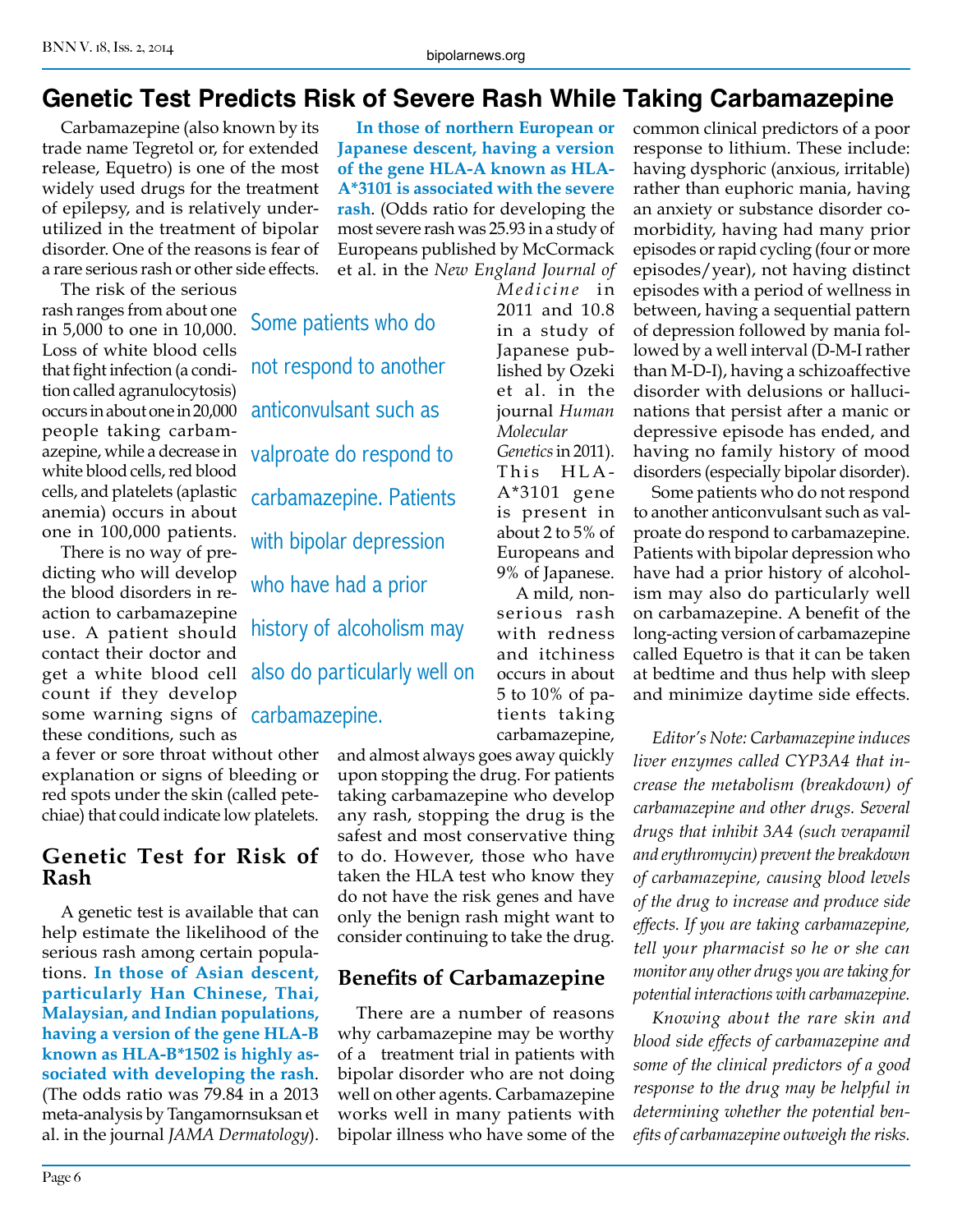#### **Increased Antibodies and Inflammation in Mania**

While the reasons why one person develops bipolar disorder and another does not remain mysterious, the current thinking is that genes contribute some risk while immunological abnormalities contribute other risks. Researchers have identified certain antibodies whose levels spike during an episode of mania, as if the patient is having an immune reaction. These are referred to as biomarkers or inflammatory markers.

While various biomarkers for mania have been identified, until recently their effects had only been examined independently. A 2013 article by Dickerson et al. published in the journal *PLOS ONE* examined four biomarkers in combination. Each was a type of antibody: to the NR peptide of the NMDA receptor, to gliadin (a protein derived from gluten), to Toxoplasma gondii (a parasitic protozoan), and to Mason-Pfizer Monkey Virus. Measures of these four types of antibodies made up a combined inflammation score for participants in the study.

The study compared 57 patients presenting with a manic episode with 207 non-psychiatric controls and 330 patients who had had recent onset of psychosis, schizophrenia, or bipolar depression. **The combined inflammation score of the mania group was** 

**significantly higher than the other groups at the time of hospital admission and at the time of evaluation several days later**. It had returned to normal (i.e. not different from the other groups) at followup six months later, although those with the highest combined inflammation scores were at risk for re-hospitalization during that period.

The findings of this study suggest that hospitalization for mania is associated with immune activation, and the level of this activation predicts subsequent re-hospitalization. Treatments for mania that target this inflammatory response should be investigated.

## **Resistance Training Is Good For Fibromyalgia**

About a year ago we reported that exercise was recommended for patients with fibromyalgia and chronic fatigue syndrome. The case for exercise has been bolstered by a 2013 analysis published by the Cochrane Collaboration, a nonprofit research network. The authors reviewed five randomized clinical trials that compared resistance training with a control or another type of physical activity in a total of 219 women. Resistance training is exercise that is performed against resistance with the intention of improving muscle strength, and can include weights, resistance machines, or elastic resistance bands. The authors found that in

the studies they analyzed, **resistance training was both beneficial and safe for women with fibromyalgia, and aerobic exercise helped reduce pain**.

As reported in *Medscape Medical News*, lead author Angela Busch said, "It appears that people with fibromyalgia can benefit from this form of exercise, but we noted that the programs we examined involved supervised exercise and started low and gradually increased the resistance. There are particular health benefits associated with resistance exercise (e.g. increasing bone strength, which is important for preventing osteoporosis), so it is

good to know that clinicians can safely [recommend] this form of exercise."

Whether patients will widely accept this recommendation remains to be seen since some doctors have advised only rest. The key to avoiding pain exacerbation while adding an exercise regimen may be, like in much of medicine, to start slow.

*Editor's Note: The antidepressant milnacipran (Savella) is the most recent drug to receive Federal Drug Administration approval for the treatment of fibromyalgia. Pregabalin (Lyrica) and duloxetine (Cymbalta) were approved for fibromyalgia in 2007 and 2008, respectively.*

## **Mental Health Care Parity Ruling Announced**

In 2013 we described a speech given by Congressman Patrick J. Kennedy about the need for parity in care for people with mental illnesses. In late 2013, Health and Human Services Secretary Kathleen Sebelius issued a final rule on the Mental Health Parity and Addiction Equity Act of 2008, **effectively requiring that health insurance coverage** 

**for mental health and substance abuse treatment be comparable to coverage of physical ailments.**

The rule was prompted in part by mass shootings that were linked to mental health patients. Sebelius announced the new rule at a press conference with former first lady Rosalynn Carter, who

has been a supporter of mental health research for decades.

According to the *New York Times*, state insurance commissioners will need to enforce the new rule, and more money may be required to fund behavioral health clinics.

This historic milestone may allow patients to get medical care they had previously been unable to afford.